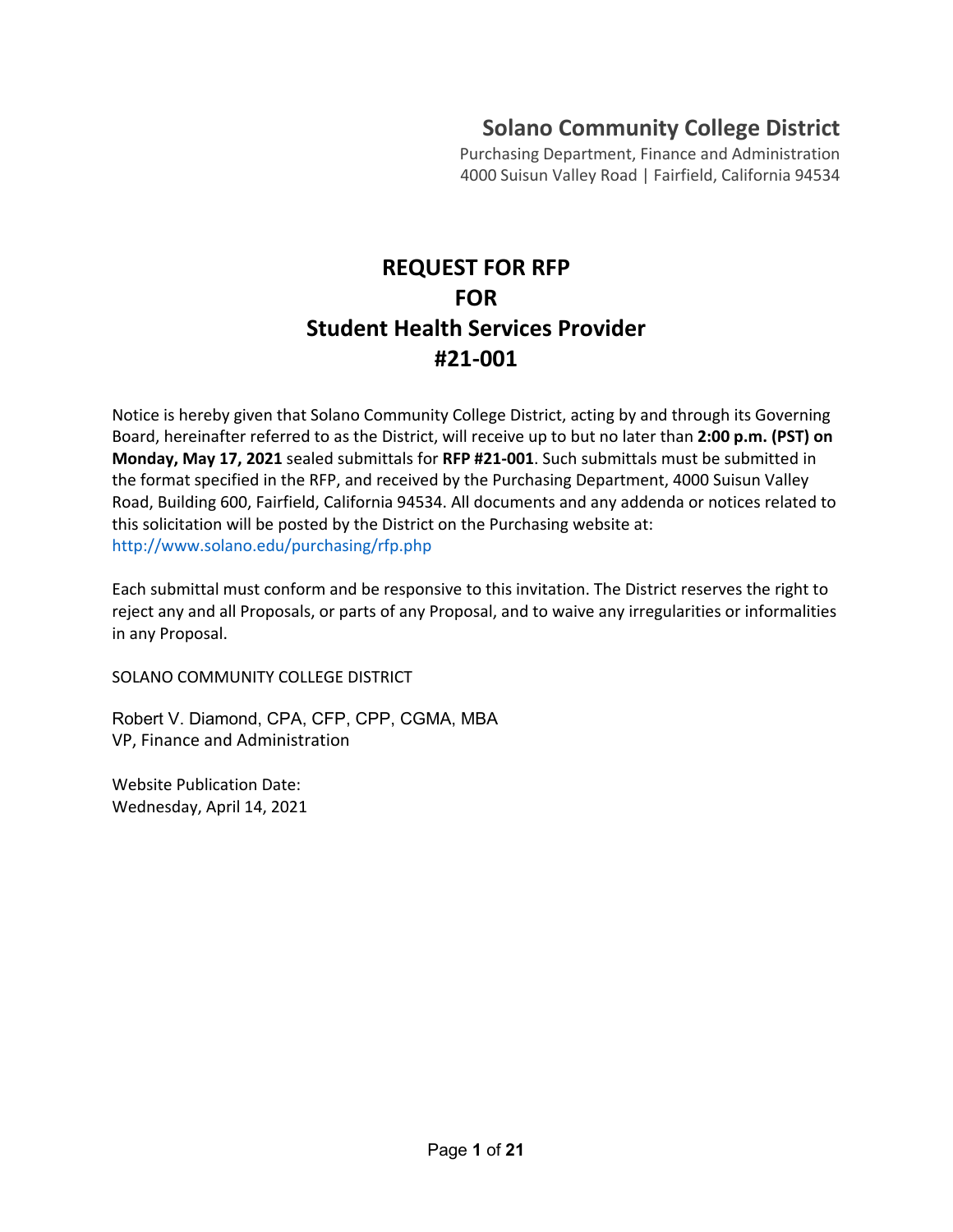## **NOTICE TO PROPOSERS**

**NOTICE IS HEREBY GIVEN** that the governing Board ("Board") of Solano Community College District ("District") is presently accepting Proposals for the following project ("Project"):

## **Student Health Services RFP #21-001**

There will be a **Mandatory Pre-Bid Conference** on **Monday, May 3rd, 2021, at 10:00 AM** via Zoom (web-based meeting). All interested parties must send a request to participate to [purchasing@solano.edu.](mailto:purchasing@solano.edu) A firm's failure to participate in the Mandatory Pre-Bid Conference will render the firm's bid as non-responsive. Site visits must also be conducted by potential bidders during bidding period and include a completed Site Visit Certification form with their bids

Technical questions must be submitted, in writing by no later than **Monday, May 10th, 2021, at 2:00 p.m.** to [purchasing@solano.edu.](mailto:purchasing@solano.edu) Addenda will be posted on the District's website **<http://www.solano.edu/purchasing/rfp.php>**. All bids received will require acknowledgement of receipt of any issued addenda to be considered responsive and responsible.

Sealed Proposals must be received by, but **no later than 2:00 P.M. (PST), Monday, May 17, 2021.** Any changes to this RFP are invalid unless specifically modified by the District and issued as a separate addendum document. Should there be any questions as to changes to the content of this document, the District's copy shall prevail.

This RFP may be obtained from the District by contacting the District's Purchasing Department whose contact information is noted herein. The RFP is also available online at **http://www.solano.edu/purchasing/rfp.php.** In the event this RFP is obtained through any means other than the District's distribution, the District will not be responsible for the completeness, accuracy, or timeliness of the final RFP document.

**Submittal of Proposal** To facilitate the evaluation process, **one (1) complete electronic version on a flash drive, (1) original AND (3) additional copies of the Proposal shall be provided**. All materials submitted in response to this RFP shall be on 8 ½" x 11" paper, in portrait orientation, 11- or 12-point Arial, Calibri or Times New Roman font with 1" page margins on all sides. All submitted materials must be bound in either a three-ring binder or spiral bound notebook. Tabbed dividers should be used to identify and separate discrete sections of the RFP materials which correspond format and contents. Mistakes may be crossed out and corrections made adjacent, however, each correction must be initialed by the person signing the Proposal.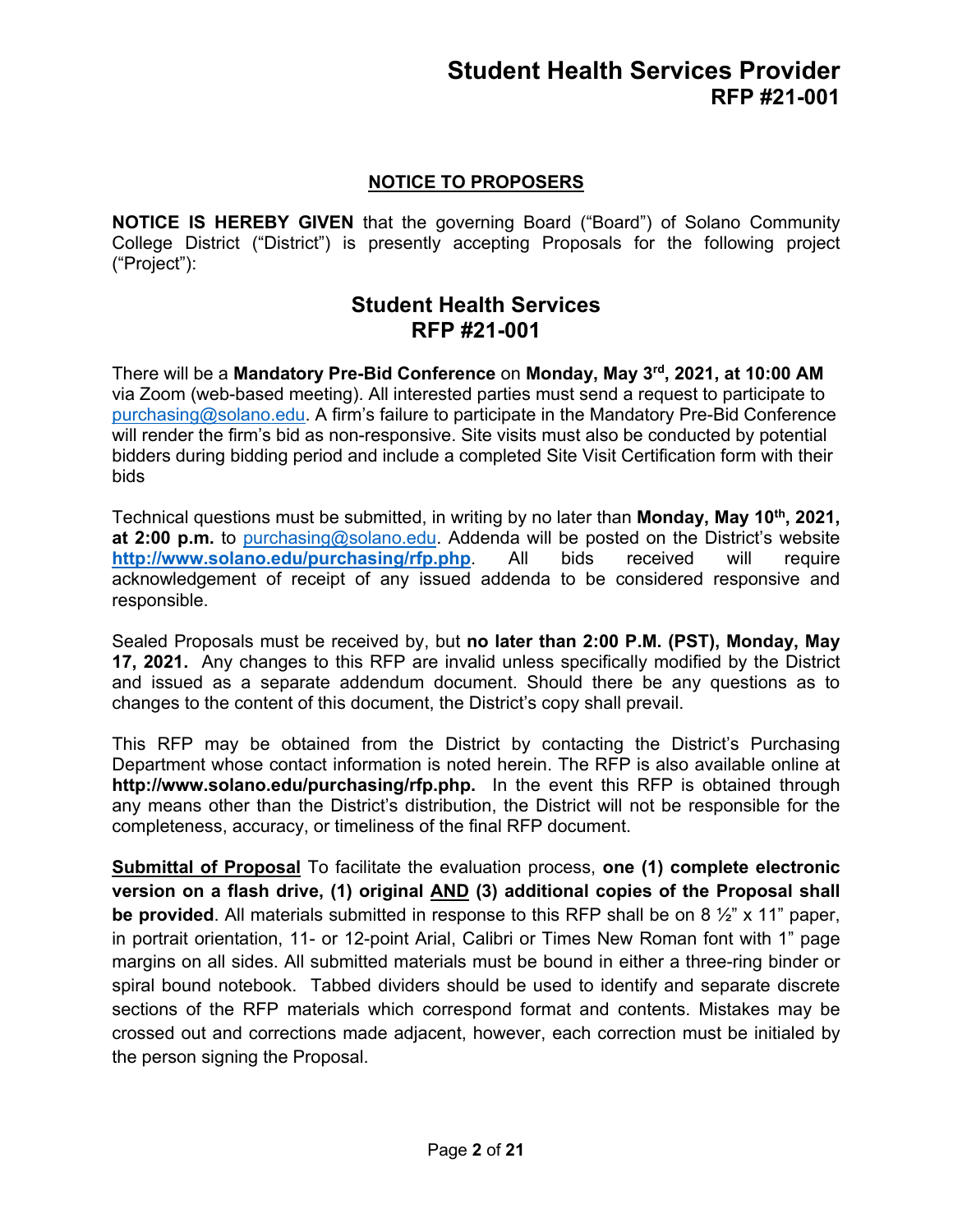Delivered Proposal **shall be enclosed and sealed in an envelope or container bearing the title of the project, the RFP #21-001** number and the name of the Firm, and delivered by following method:

### **U.S. Postal Service, UPS, FedEx, or other common carrier delivered to:**

Solano Community College District Attn: Purchasing Department 4000 Suisun Valley Road, Building 600 Fairfield, California 94534

### **EMAIL OR FAXED PROPOSALS WILL NOT BE ACCEPTED.**

**Opening of Proposals.** Sealed Proposals will be opened, and name of the Firm will be recorded at the time, date and location noted in the timeline under Project Specific Dates by the Student Health Services evaluation committee.

It is the responsibility of the Proposer to verify that its Proposal has been received by the District prior to the opening date. Verification of receipt can be made by emailing [Purchasing@solano.edu.](mailto:Purchasing@solano.edu)

PROPOSALS DELIVERED OTHER THAN THE ABOVE STATED ADDRESS, OR RECEIVED AFTER THE SCHEDULED SUBMITTAL DEADLINE, WILL BE REJECTED AND RETURNED UNOPENED TO THE PROPOSER. It is the Firm's sole responsibility to ensure that its Proposal, inclusive of all addendums, is received to the proper place at the deadline. Postmarks and tracking numbers will not validate Proposals that arrive after the deadline date/time listed. Any Proposal received after the scheduled closing time for receipt of same will be returned to the firm unopened. The proposal may be withdrawn by submitting a written request. Such written requests must be emailed to [purchasing@solano.edu](mailto:purchasing@solano.edu) before the scheduled closing time for receipt of the Proposal. The award shall be subject to final contract documents and scope of work between the District and selected Firm.

Firms shall be bound to the pricing terms contained within their submitted Proposal, which shall remain in effect as stated until at least six (6) months after the due date for Proposal. The proposal shall be signed by an authorized individual or officer submitting the Proposal. If the Firm is a corporation or limited liability partnership, the Proposal shall be executed by an audit partner or other authorized representative.

**END OF SECTION**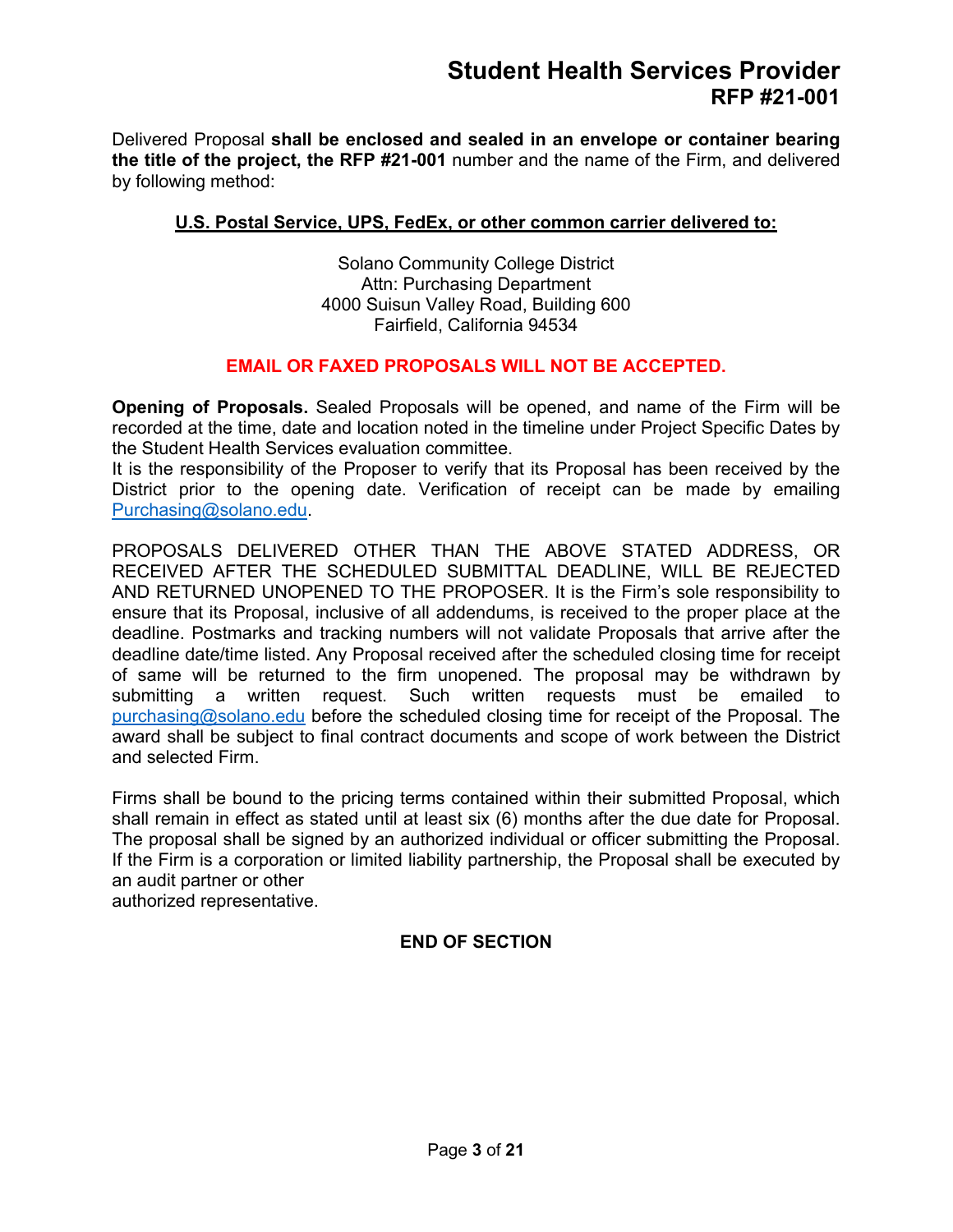# **Table of Contents**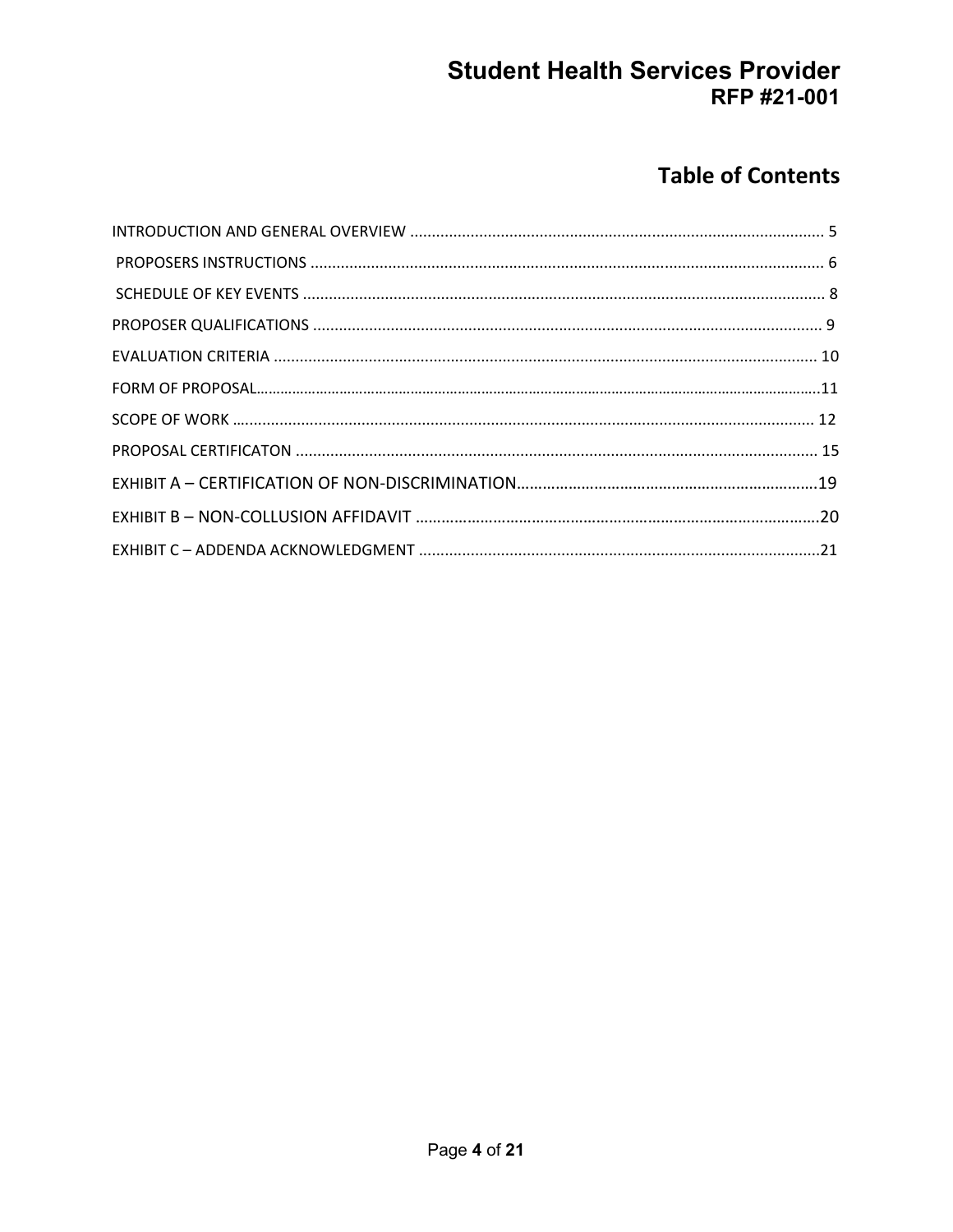# **INTRODUCTION AND GENERAL OVERVIEW**

The Solano Community College District (SCC) is inviting interested health services agencies to submit their proposals to operate the Student Health Center located on the Fairfield campus, 4000 Suisun Valley Road in Fairfield, CA for a five (5) year period from August 1, 2021 to June 30, 2026. Continuing renewal and cancellation terms shall be negotiated with the successful proposer.

# **PURPOSE OF RFP**

Solano College is a two-year higher education institution and is one of 116 colleges in the California Community College system. More than 10,000 full and part-time students are enrolled in day and evening classes each semester. The regular academic calendar runs approximately from the third week in August through the end of May. Summer school classes are offered Monday to Thursday and run from early June through the first week of August. Student Health services are also provided for the summer sessions. There are no residence halls on campus. The college employs 300 full-time faculty and staff and 270 part-time employees.

The District will consider renovations, which will improve service and/or make the operation more efficient. Renovations may be minor and/or cosmetic in nature or more significant. The proposals should specify the level of financial responsibility proposers is willing to commit towards any renovations.

The District intends to provide quality health services to its students. It should be understood that as an educational institution, the District feels its health services should contribute to its educational objectives.

The District expects proposers to present a complete program for the management of its health service and to include verifiable examples of successful programs. In addition to the services provided, proposals should include a COVID-19 quality assurance program, promotional programs, and décor ideas all in sufficient detail to allow the District to evaluate the intended operation from the standpoint of quality and service.

The District expects the Student Health Provider to begin full on-site operations at the start of Fall Semester, August 16, 2021.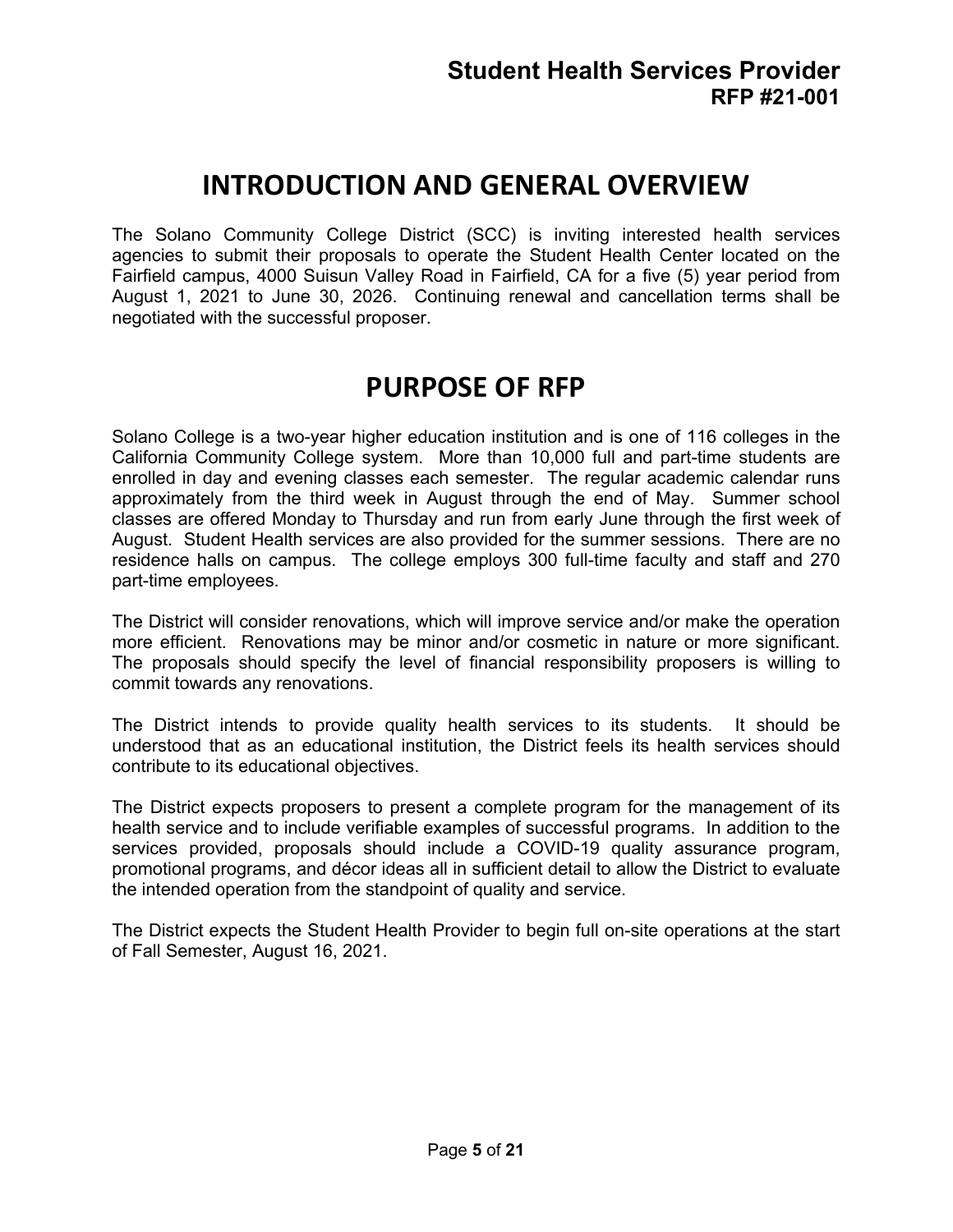# **PROPOSERS INSTRUCTIONS**

No proposals shall receive consideration by the Solano Community College District (hereinafter "District") unless made in accordance with the following instructions:

1. Deadline for Receipt of Proposal: Proposals must be received by the, Purchasing Department, Solano Community College District, 4000 Suisun Valley Road Building 600, Fairfield, CA 94534 **no later than 2:00 pm on May 17, 2021**. Proposals must be in an envelope marked "RFP 21-001 Student Health Services Provider". The District suggests confirming receipt of proposals by emailing [Purchasing@solano.edu.](mailto:Purchasing@solano.edu) **PLEASE DO NOT DELIVER PROPOSALS IN PERSON.**

No telephone, fax, or email proposals will be considered. Proposals received after the time for closing will be returned to the proposer unopened.

- 2. Pre-Proposal Conference: A mandatory pre-proposal zoom meeting will be held on May 3, 2021, at 10:00 a.m. by Zoom at [https://cccconfer.zoom.us/j/91828982447.](https://cccconfer.zoom.us/j/91828982447) The purpose of this meeting is to answer questions and familiarize all prospective proposers with the proposal requirements and tour the Student Health service facility. Representation shall be limited to two (2) individuals from each firm. Due to the importance of all proposers having a clear understanding of the terms and conditions of this solicitation, **ATTENDANCE IS MANDATORY**. Proposals will only be accepted from those proposers who are represented at the pre-proposal meeting. Attendance at the meeting will be noted by Purchasing via a roll call system.
- 3. Requests for Information: Any **questions** relative to the proposal should be directed to the Purchasing team at **purchasing@solano.edu.**
- 4. Proposal Forms: Proposals must be submitted in the format shown in "Form of Proposal" (page 11). Proposals in any other form will be considered informal and will be rejected. Conditional proposals will be not considered. Proposals should be clear and, if appropriate, properly indexed. Numbers should be stated in figures, typewritten, and the signatures of all individuals must be in longhand or digitally verified. The completed forms should be without alterations or erasures. Proposals must be submitted with the proposer company's name and with authorized signature(s) in envelopes, clearly marked with the title (RFP 21-001 Student Health Provider Services) and closing date.
- 5. Execution of Forms: Each proposal must give the full business address of the proposer and must be signed by the proposer with his or her usual signature. Proposals by partnerships must furnish the full names of all partners and must be signed in the partnership name by a general partner with authority to bind the partnership in such matters. Proposals by corporations must be signed with the legal name of the corporation, followed by the signature and designation of the president, secretary, or other person authorized to bind the corporation in this matter. The name of each person signing shall also be typed or printed below the signature. When requested by the District, satisfactory evidence of the authority of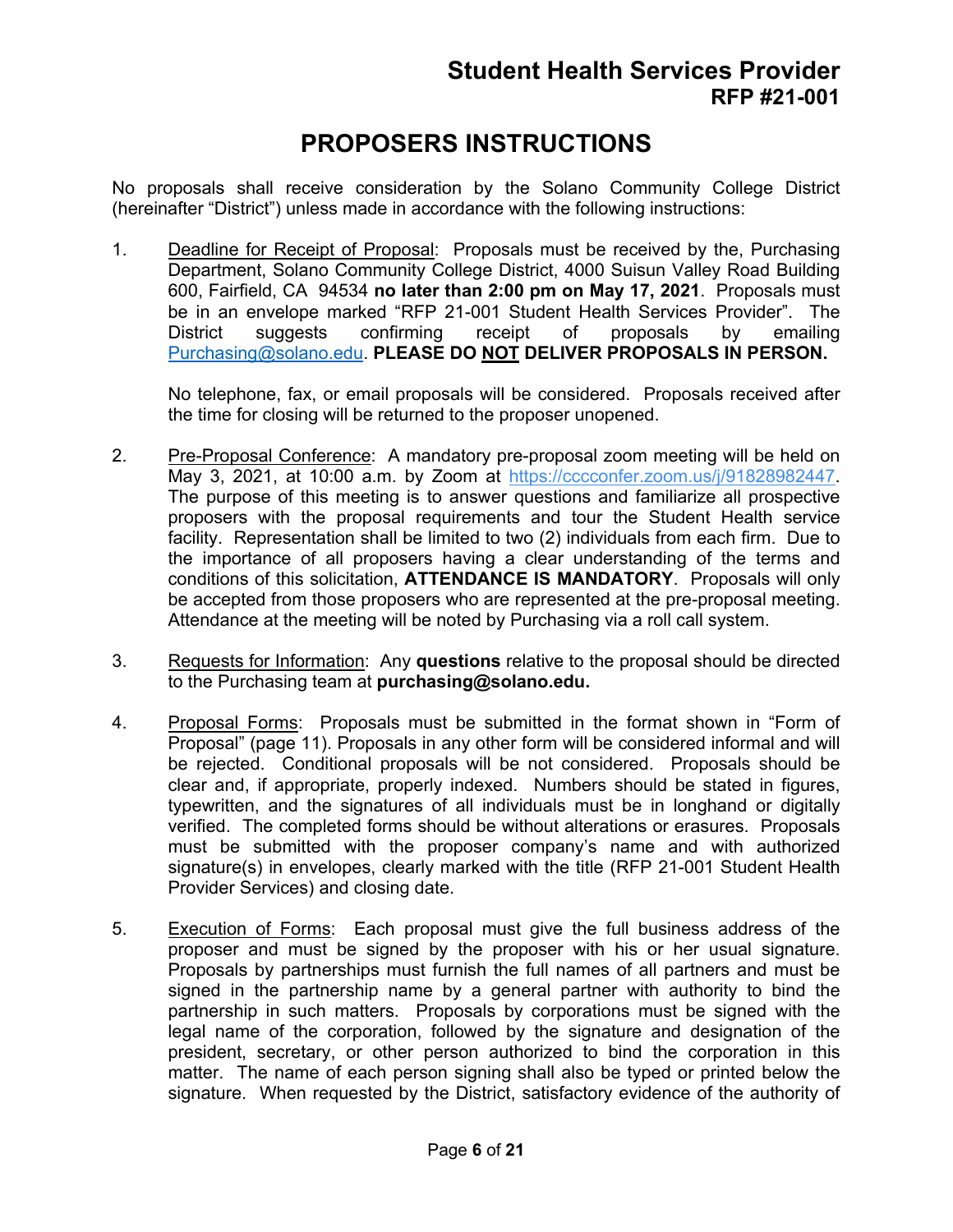the officer signing on behalf of the corporation shall be furnished. A proposer's failure to properly sign required forms might result in rejection of the proposal.

- 6. Withdrawal of Proposals: Proposals may be withdrawn by the proposers to the time fixed for the opening of proposals but may not be withdrawn for a period of forty-five (45) days after the opening of proposals. A successful proposer shall not be relieved of the proposal submitted without the District's consent.
- 7. Addenda: Any addenda issued during the proposal process shall form part of the specifications issued to proposers for the preparation of their proposals and shall constitute part of the Contract Documents. Any addenda must be acknowledged in bid documents.
- 8. Site Visit and Oral Presentation: District staff and students may visit sites of the proposer's previous health services sites. Proposers will be given at least twentyfour (24) hours' notice of the visit. The proposers may be requested to give an oral presentation to the District staff and students at the site visit.
- 9. Basis of Award: Each proposer shall submit, as part of their proposal, complete specifications and detailed descriptions of the services and items they propose to supply under this contract. The District's decision as to the award of the contract will be based on the specific actions and qualifications of the proposer. The award shall be made to the responsible proposer whose proposal is determined to be the most advantageous to the District based on the evaluation factors outlined in the solicitation.
- 10. Award of Contract: The contract will be awarded within sixty (60) calendar days after opening proposals to the most responsive proposer subject to the approval of the Governing Board. The time for awarding the Contract may be extended by the District with the consent of the most responsive proposer.
- 11. Execution of Contract: The successful proposer shall, within ten (10) calendar days of notice of award of the contract, sign and deliver to the District the executed contract along with the certificates of insurance required by the Contract Documents. In the event the proposer to whom an award is made fails or refuses to execute within ten (10) calendar days from the date of receiving notification that the contract has been awarded to the proposer, the District may award the work to the next most responsive proposer or may reject all proposals and call for new proposals. The contract and other documents are subject to the approval of the District and its legal counsel.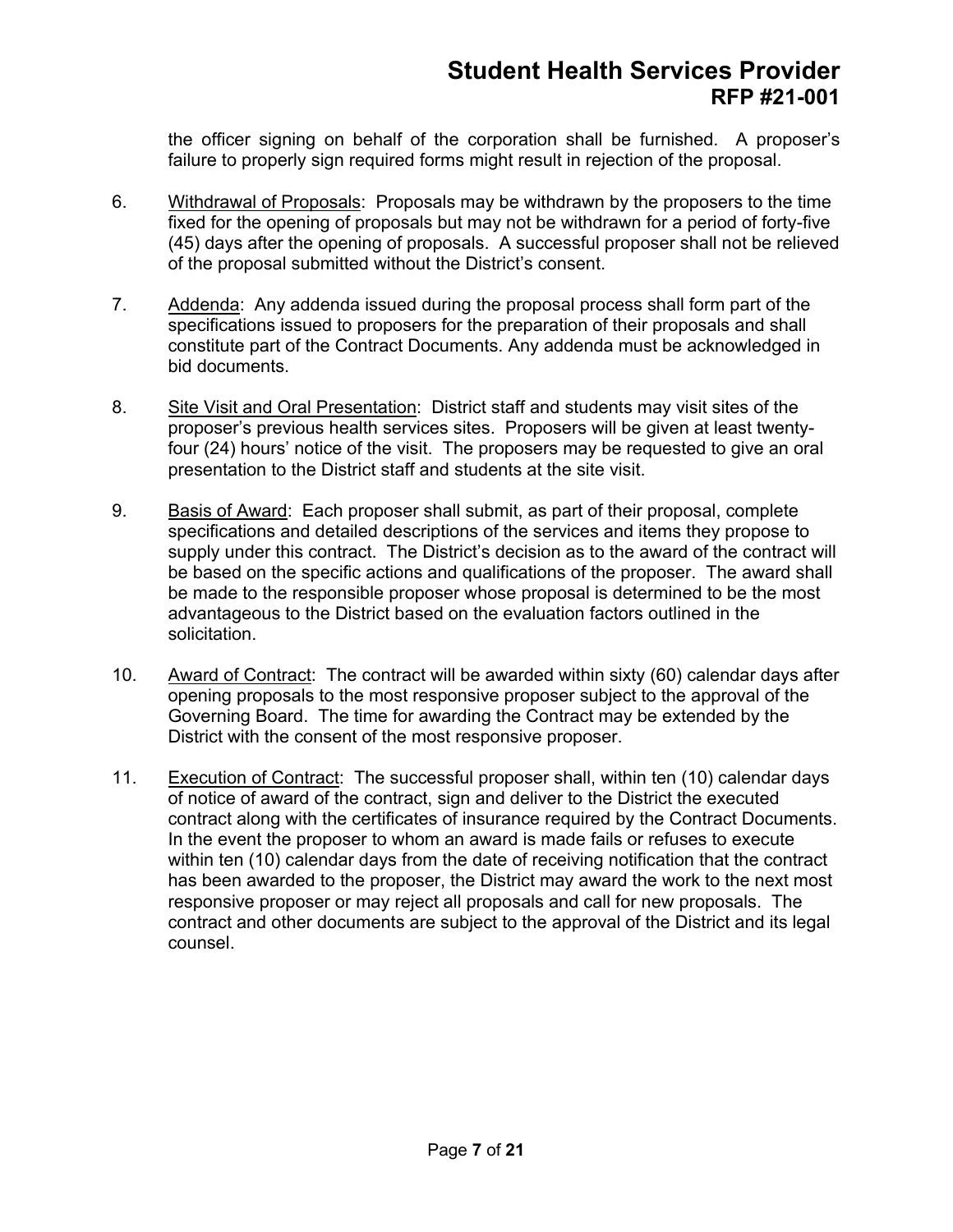## **SCHEDULE OF KEY EVENTS**

| 1.             |                                                                                    |  |
|----------------|------------------------------------------------------------------------------------|--|
| 2.             | Mandatory pre-bid zoom meeting & inspection of premises  10:00 a.m., May 3, 2021   |  |
| 3.             |                                                                                    |  |
| 4.             |                                                                                    |  |
| 5.             |                                                                                    |  |
| 6.             |                                                                                    |  |
| 7 <sub>1</sub> | Proposal evaluation completed and short-list interviews no later than June 4, 2021 |  |
| 8.             |                                                                                    |  |
| 9.             |                                                                                    |  |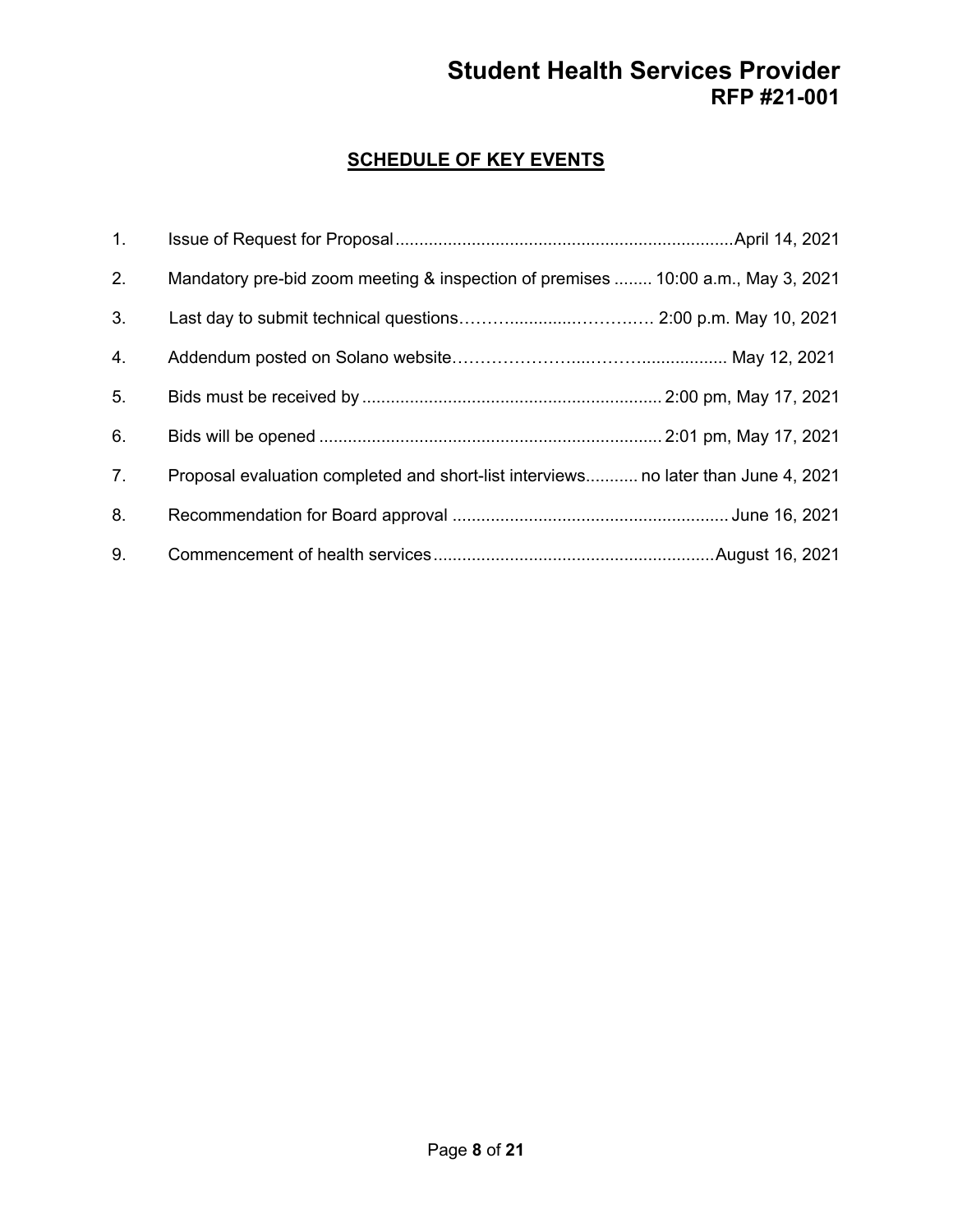## **PROPOSER QUALIFICATIONS**

Proposals are being solicited from firms that are in the business of providing health services as listed in this Request for Proposal. Proposals shall include, at a minimum, the following information. Failure to include these items may be grounds for rejection of the proposal.

- 1. Evidence of the successful operation of a health service facility and provide a listing of those health service facilities currently operated in the United States with the names, addresses, and telephone numbers of responsible institutional representatives.
- 2. Complete statement illustrating organization, financial resources, and other resources sufficient to provide necessary backing to recruit personnel, establish and operate a health service operation in the magnitude described in these specifications.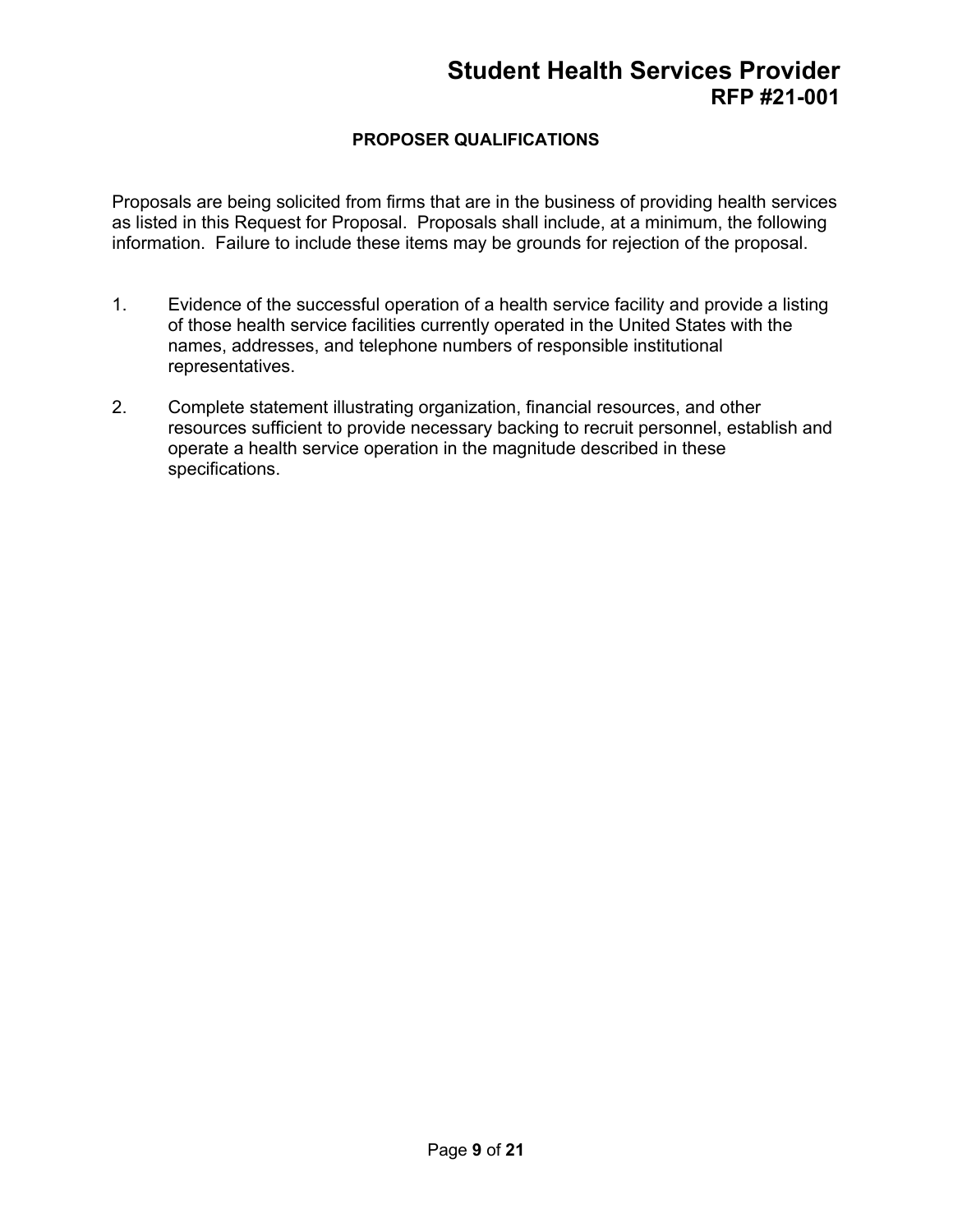## **EVALUATION CRITERIA**

Proposals will be evaluated on the following criteria:

### Patient/Student/Staff Satisfaction Methods

- 1. Formalized methods of evaluating patient/student/staff satisfaction continuingly.
- 2. Use regularized procedures to consider patient/student/staff input in daily operations.

#### Management Capabilities and Other Services

- 1. Demonstrated success in health clinics.<br>2. Use of promotional techniques to encou
- Use of promotional techniques to encourage patient/student/staff interest and patronage of health service.
- 3. Demonstrated ability to provide continuous quality service.

#### Company Qualifications, Management Personnel, Financial Stability

- 1. Evaluation by current and former clients in terms of program evaluation and qualifications
- 2. Credentials and background of unit management personnel and regional managers.
- 3. Available services of personnel trained in medical services and/or certified nursing technician.
- 4. Evaluation of the company's financial position and stability.
- 5. Demonstrated effectiveness in hiring a diverse staff.

#### Financial Proposal

- 1. The District is requesting two proposals at two different price ranges. One proposal should be priced in the range of \$110,000 to \$140,000. The other proposal should be priced between \$210,000 and \$240,000. Proposers may bid at one or both ranges.
- 2. Comprehensive evaluation of financial terms and conditions.<br>3. Ability to make and finance realistic renovations or other impro
- Ability to make and finance realistic renovations or other improvements to the health service area in addition to providing solid management and quality service at competitive prices to the surrounding community.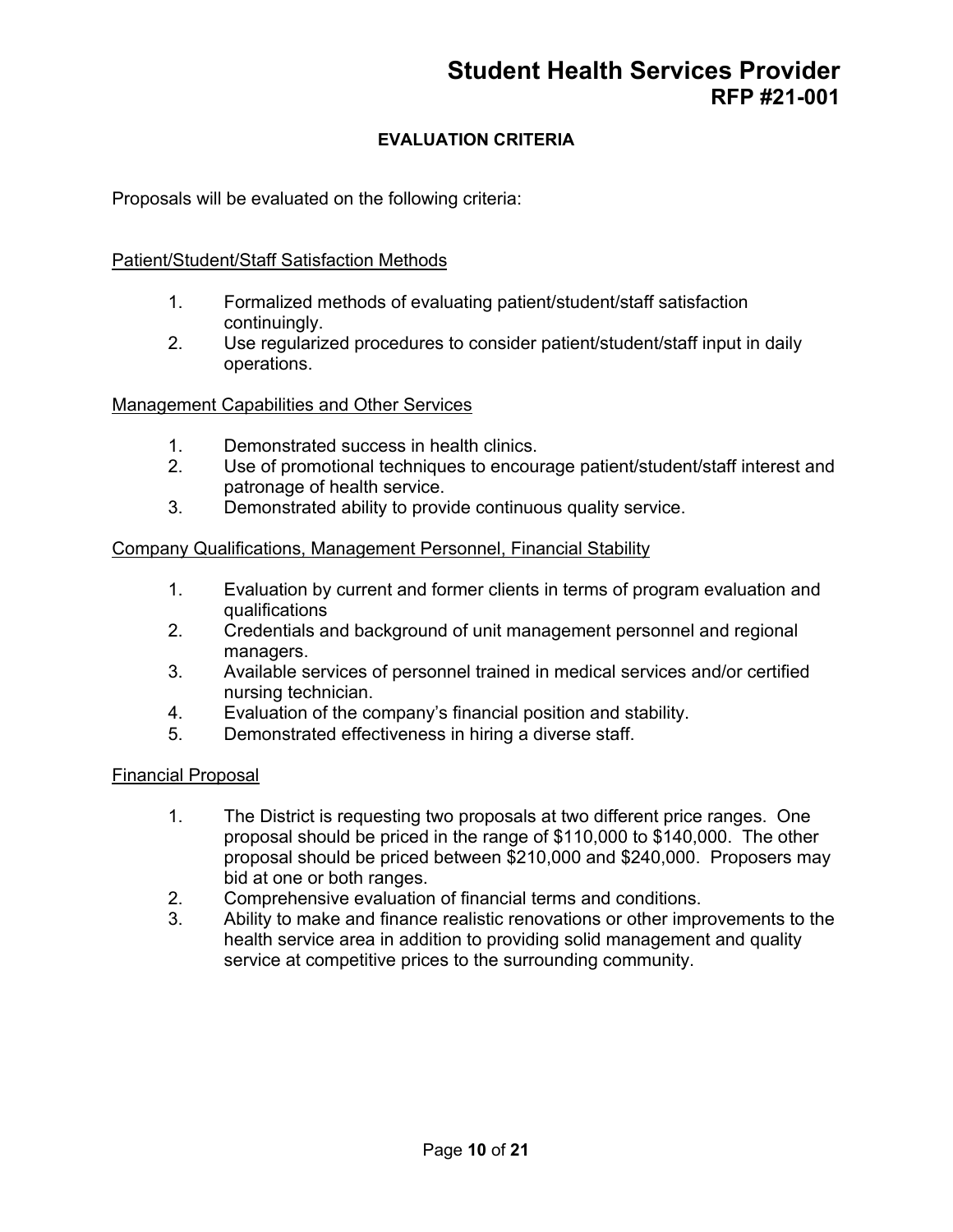### **FORM OF PROPOSAL**

The proposal should include the following information in the order specified. If the proposer fails to provide any of the following information, the District may, at its sole option, ask the proposer to provide the necessary information, evaluate the proposal without the missing information, or reject the proposal.

- 1. Complete the Proposal Certification on Page 15 of this RFP packet.
- 2. Proposers must complete the Proposed Student Health Services Budget Form (Attachments #1 Part A and Part B). Personnel Staff, Hours, and Salaries quoted will be incorporated into the contract.
- 3. Provide information concerning typical services you intend to propose for students.
- 4. Explain your company's proposal for determining the level of customer satisfaction and securing customer input. Be as specific as possible, citing successful programs at other institutions.
- 5. Outline your marketing and advertising plans and describe how it is tailored to the District's students, faculty and staff. Include samples of promotional material.
- 6. List of accounts (company names, key personnel, addresses, and phone numbers) where the proposer is providing health services similar to the one being proposed for the District. Please indicate the number of years at each location.
- 7. An organization chart showing the proposer's management team for handling District Student Health services, including identification of key personnel. Submit job descriptions for the proposed manager and other staff members.
- 8. How do you schedule breaks and lunches to assure adequate staffing during peak hours?
- 9. The company's affirmative action plan, report, or other document demonstrating success in hiring a diverse staff that represents the community being served.
- 10. Submit your most recent independent audit report and/or other evidence of financial stability.
- 11. Describe your firm's proposal for improvements and renovations of the health service area, any financial contribution to this effort your firm will make, and any District contribution or efforts toward those renovations.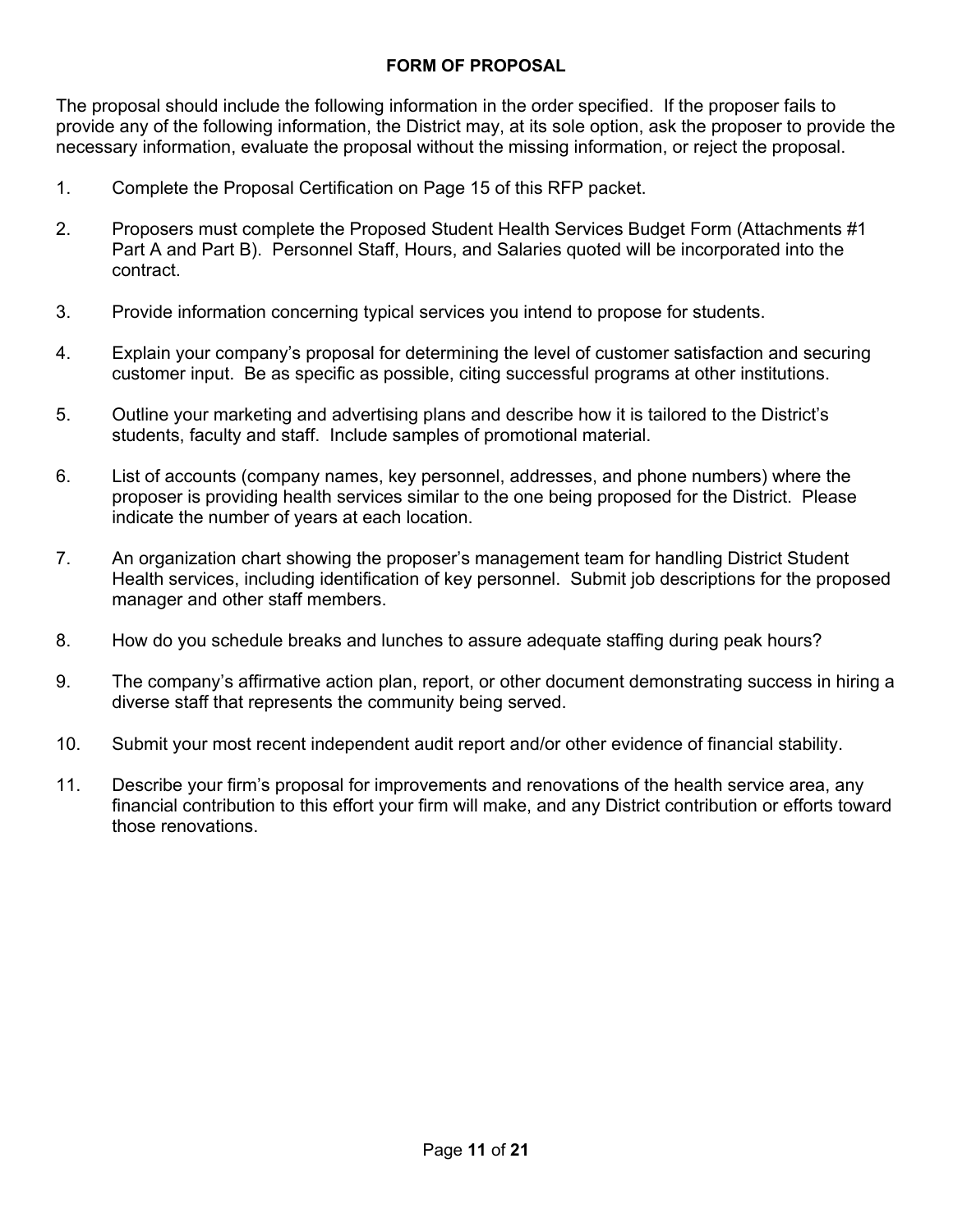## **SCOPE OF WORK AND SERVICES**

### 1. STAFFING REQUIREMENTS; FINANCIAL AGREEMENTS; HOURS OF OPERATION

A. The Proposer shall provide appropriate health and support staff for the administration and operation of the Student Health Center for Solano Community College, ("College"). The health and support staff will be employees of the Proposer. The College shall provide input in the selection of all staff selected by the Proposer. All staff of the proposer shall remain under the direction and supervision of the Proposer.

B. Proposer will provide a Health Assistant (HA) for a minimum of 40 hours per week to provide clerical assistance and to perform information, reception, and medical record functions under the direction of the licensed health providers.

C. Proposer shall be responsible for the evaluation of staff performance. College shall participate in the evaluation of the provider's staff in the development and operation of the Student Health Center.

D. Daily operational hours of the Student Health Center shall be maintained at a minimum of 170 days (1,717 hours/year) to meet the needs of the College and the student population. The usual workweek may be a combination of day and evening hours. The schedule may provide for someday and/or evening hours and outreach services at the Vacaville and Vallejo outreach centers or other community sites.

If additional Student Health Services hours are requested and approved in writing by the College, College will reimburse the Proposer for actual costs. The proposer will not be required to provide staffing coverage for illness or other leave. However, Proposer will make its best efforts to provide sufficient staff to maintain operations.

#### 2. SCOPE OF STUDENT HEALTH SERVICES PROGRAM

A. The Proposer shall assist the College Student Health Center in promoting an understanding of health and aid in developing sound health practices by fulfilling the following functions:

1. Giving health counseling and guidance services to students. Licensed health staff will assess health problems and compliance with treatments and assist in providing health services or obtaining health care as needed.

2. Providing first aid to students who present to Student Health Center and emergency response to other on-campus locations during normal Student Health Center hours of operation.

3. Providing and distributing health education materials supplied by many agencies through College Health Services.

4. Providing health education and counseling on medical problems such as diabetes, heart condition, epilepsy, orthopedic, counseling concerning family planning, pregnancy, sexually transmitted diseases, etc., advising on resources available in the community.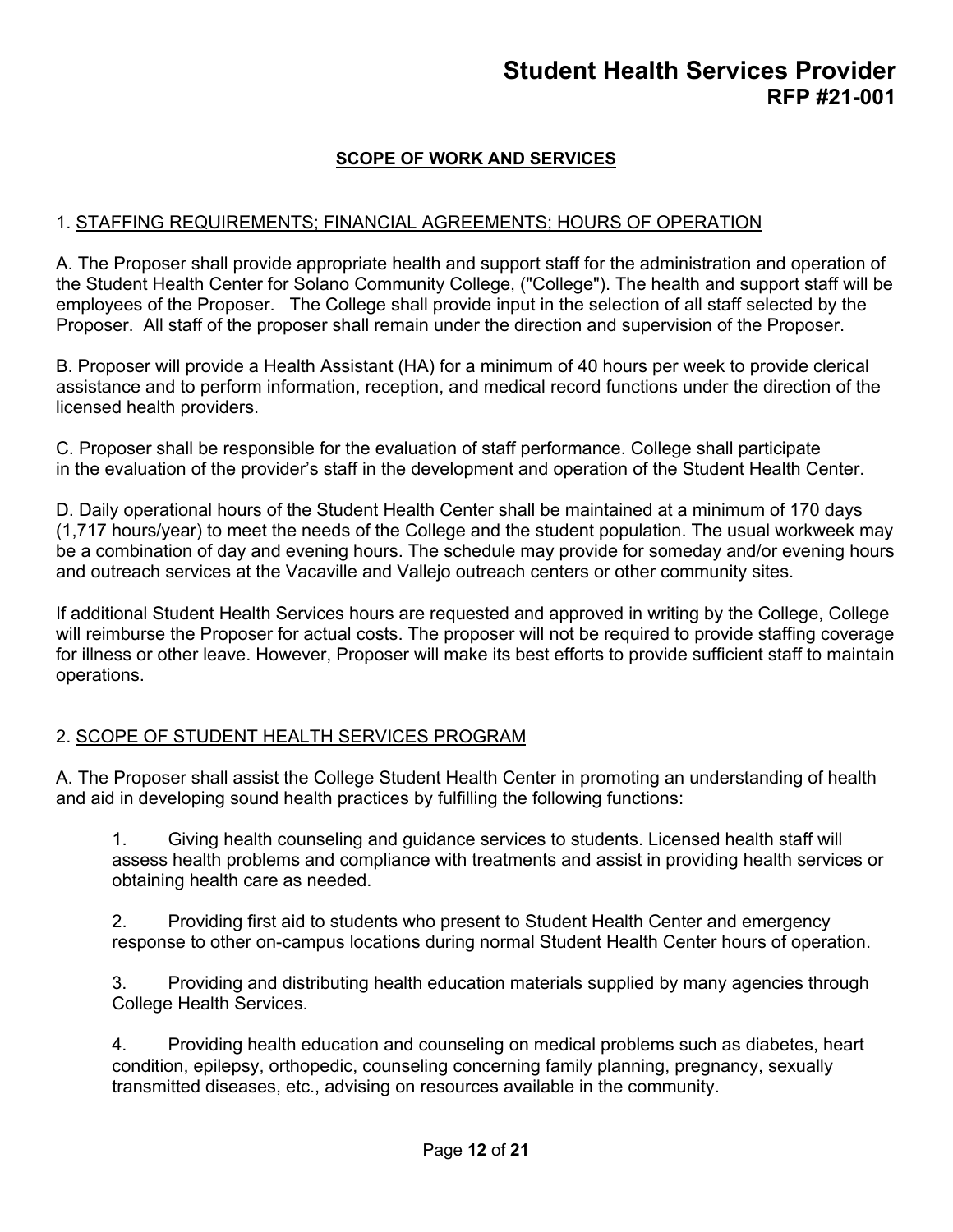5. Performing common screening tests such as vision, hearing, blood pressure, and blood glucose.

6. Providing information and referral regarding communicable disease control, immunizations (there may be times a limited supply of immunizations are available and given based on need), and provide TB skin tests if indicated.

7. Obtaining and maintaining confidential health records of students.

8. Providing information and/or workshops on drug abuse prevention and communicable diseases.

9. Setting up or operating (if possible) special health screening clinics.

10. Functioning as a liaison between College personnel and community health resources.

11. Providing health education resources to counselors, instructors, and students.

12. Providing communicable disease follow-up on tuberculosis, hepatitis, and other communicable disease reports in conjunction with the Solano County Department of Public Health.

13. Participating in orientation classes relating to health services for new students.

14. Attending appropriate health services/college meetings, as necessary.

## 3. SPACE, SUPPLIES, SUPPORT SERVICE, EQUIPMENT

A. The College will provide suitable space, adequate lighting, telephone service, and furnishings and equipment to the Proposer's program staff.

B. Confidential office space for the following is to be provided by the College (estimated square feet):

- 1. Clerical/Records 120 sq. feet
- 2. Nursing Office 100 sq. feet
- 3. Exam Room 100 sq. feet with sink
- 4. Storage 100 sq. feet

C. The College will provide furniture and equipment for the Student Health Center. All furniture and equipment provided by the College shall remain the property of the College.

D. The Proposer will provide medical and first aid supplies, instruments, drugs, and pharmacy supplies as budgeted in the Proposal.

E. The Proposer will provide infectious waste disposal through a separate contract and include the costs for such service in the rates outlined in the Proposal.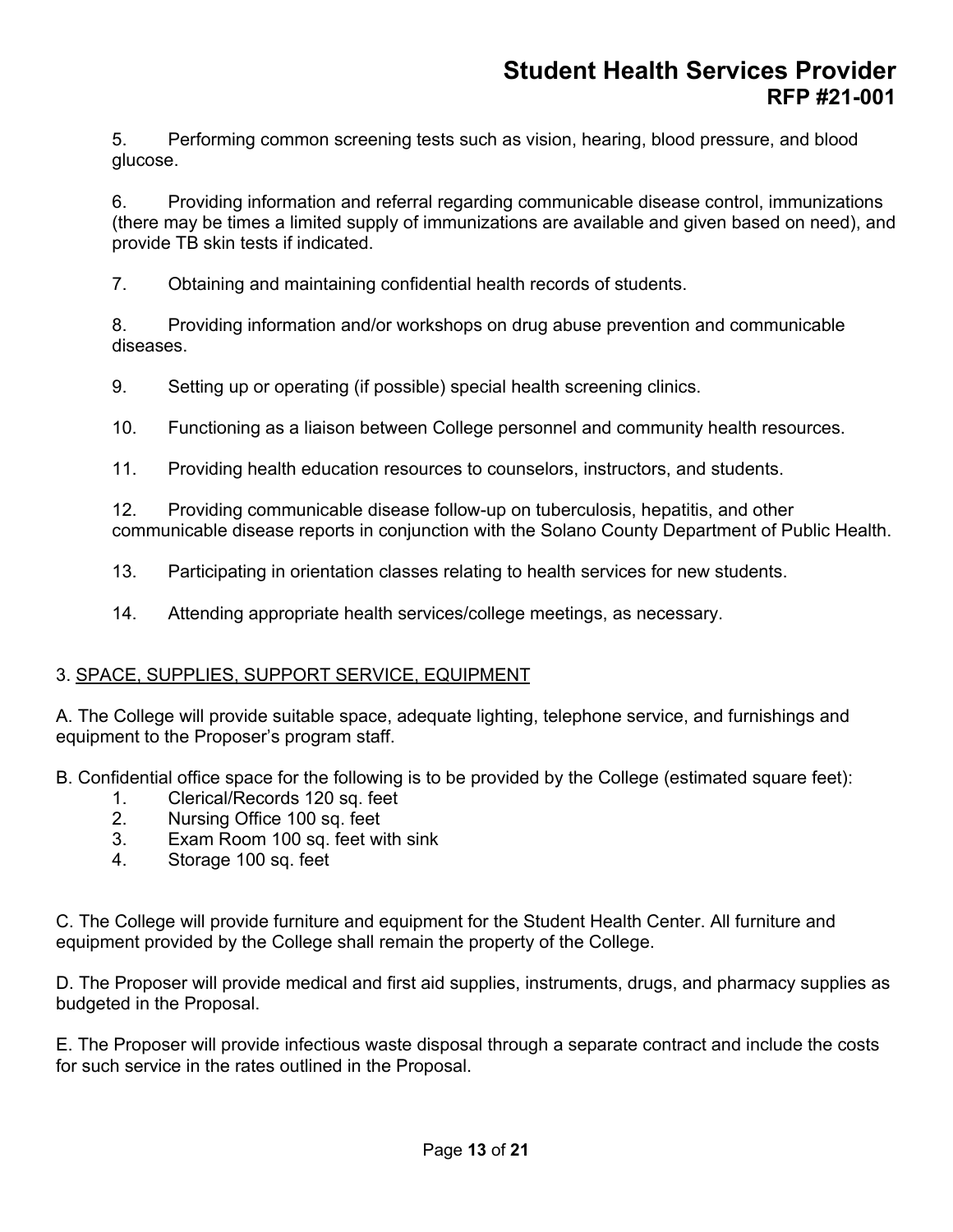## 4. OUTSIDE PATIENTS

Proposers may include a provision in their proposal to serve community patients who are not students or staff of the college. However, these members of the college community should be served as the highest priority of the proposer. If the proposal will include serving outside patients, please include a description of this structure in your proposal.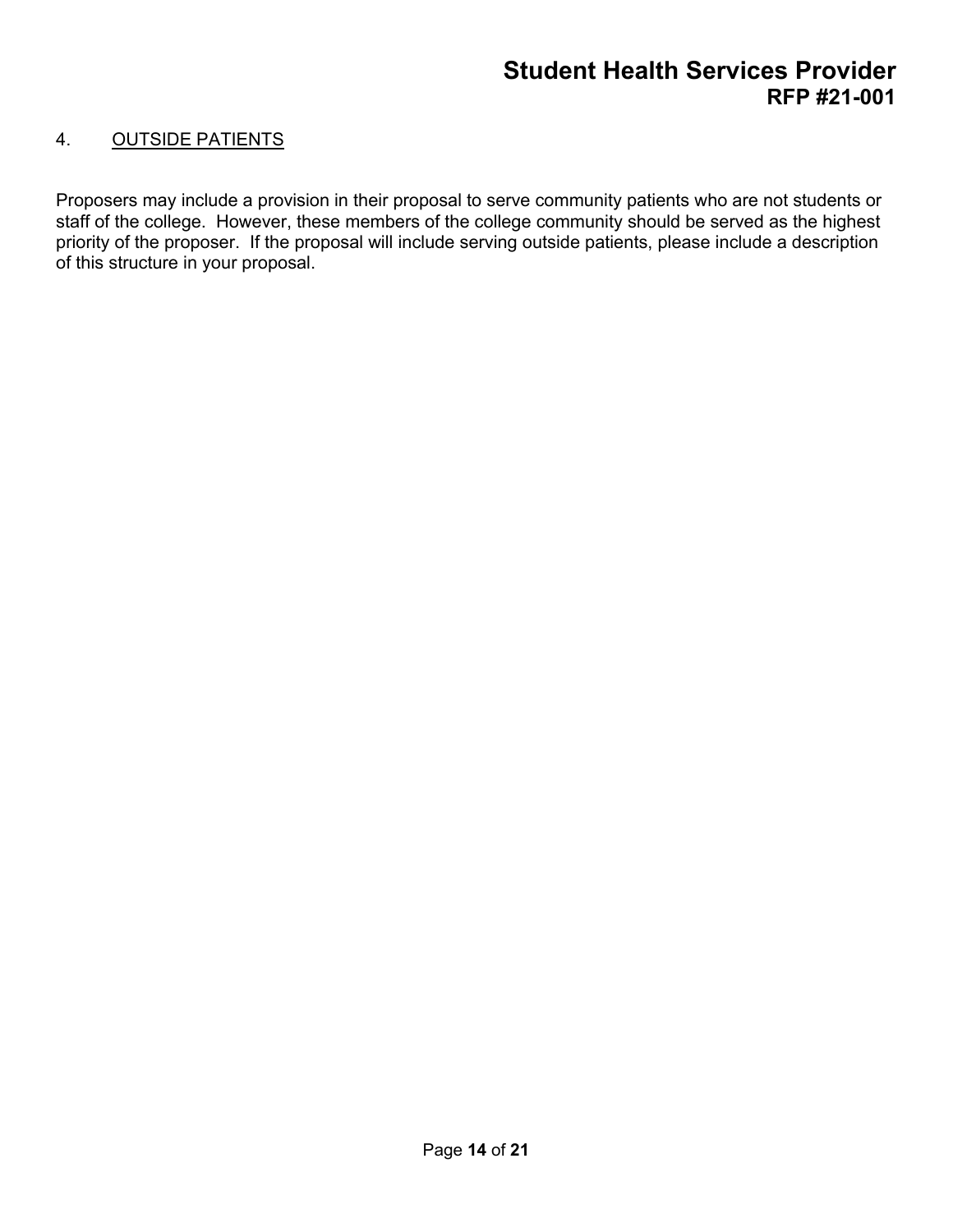## **PROPOSAL CERTIFICATION**

The undersigned certifies that our firm (check one) \_\_\_\_\_\_\_ IS or \_\_\_\_\_\_\_ IS NOT currently debarred, suspended or proposed for debarment by any federal or state entity. The undersigned agrees to notify the Solano Community College District of any change in this status, should one occur, until such time as an award has been made under this solicitation action.

In compliance with the Request for Proposals for Student Health Services and after carefully reviewing all the terms, conditions and requirements contained therein, the undersigned agrees to furnish such services in accordance with the specification/scope of work.

(Firm name) (Street address) (City, state, zip) (Phone number) (Fax number) (E-mail address)  $(FED ID #)$ 

BY:

**Signature** 

Name & Title

Date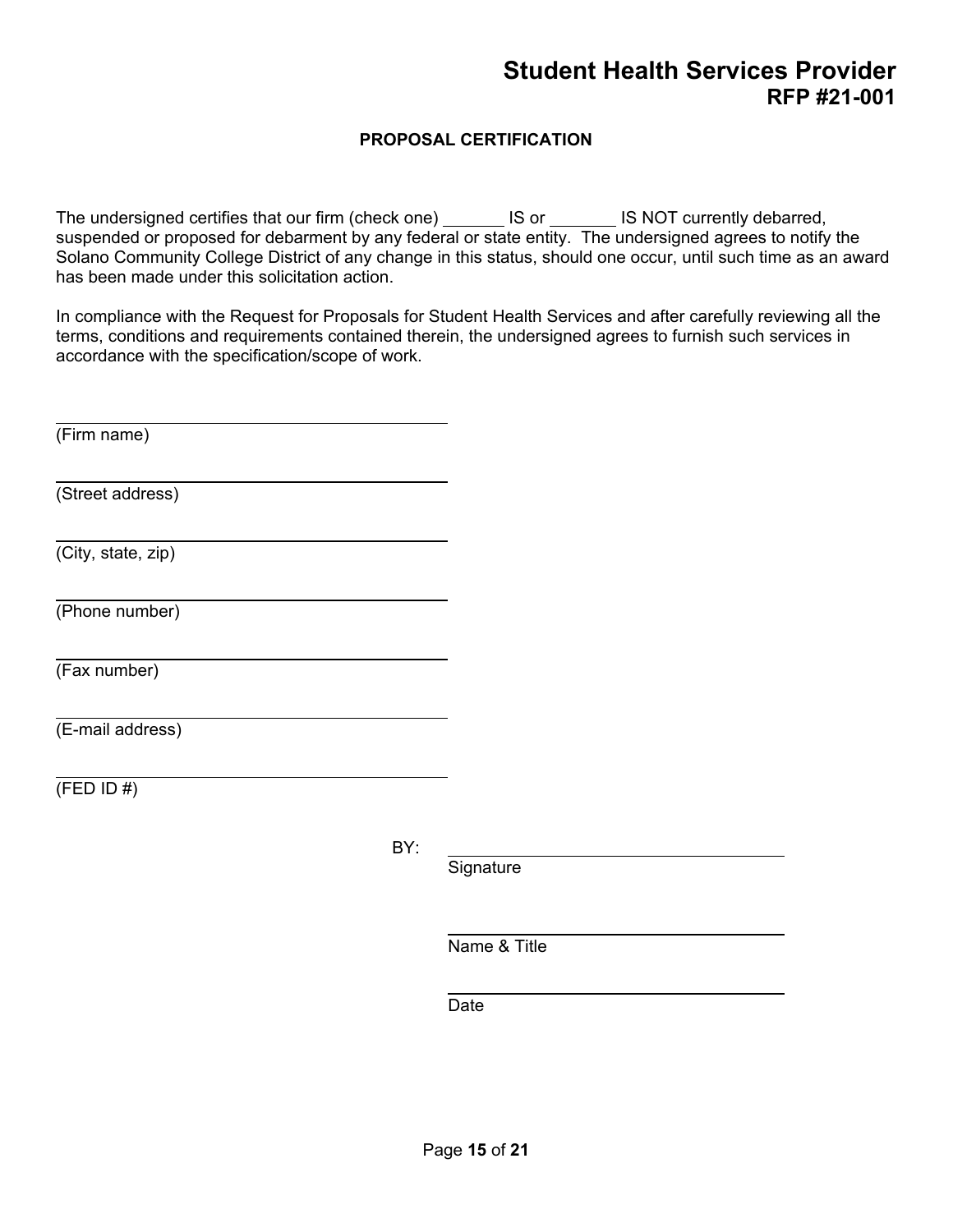### SOLANO COMMUNITY COLLEGE DISTRICT

#### **Attachment 1 Part A**

### **Student Health Services Budget Proposal 1 (\$110,000 to \$140,000) FY 2021/22**

| <b>Productive Staff Hour Rate</b><br>\$<br><b>Total Productive Salaries</b> | <b>Total Productive Expense</b><br>\$ |
|-----------------------------------------------------------------------------|---------------------------------------|
|                                                                             |                                       |
|                                                                             |                                       |
|                                                                             |                                       |
|                                                                             |                                       |
|                                                                             |                                       |
|                                                                             |                                       |
|                                                                             |                                       |
|                                                                             |                                       |
|                                                                             |                                       |
|                                                                             |                                       |
|                                                                             |                                       |
|                                                                             |                                       |

#### **Total Services and Supplies\$\_\_\_\_\_\_\_\_\_\_\_\_\_\_\_\_\_\_\_**

**Total Budget \$\_\_\_\_\_\_\_\_\_\_\_\_\_\_\_\_\_\_\_**

• Calculation of total hours includes all instruction days and final exam days:

| <b>Semester</b>  | Days/Weeks | Hours/Day             | Hours/Semester |
|------------------|------------|-----------------------|----------------|
| <b>Fall 2021</b> | 88 days    |                       | 704 hours      |
|                  |            | <b>FY Total Hours</b> | 704 hours      |

- Total Productive Expense per staff hour includes salaries, benefits, and overhead costs.
- CLIA Waiver is required to conduct simple screening tests involving human specimens (e.g. blood, urine) and must be renewed every 2 years. Only waived tests may be performed. Refer to CDC webpage<https://www.cdc.gov/labquality/waived-tests.html>
- Adjustments may be made between budget line items above, provided that any adjustment does not result in an increase to the Total Budget.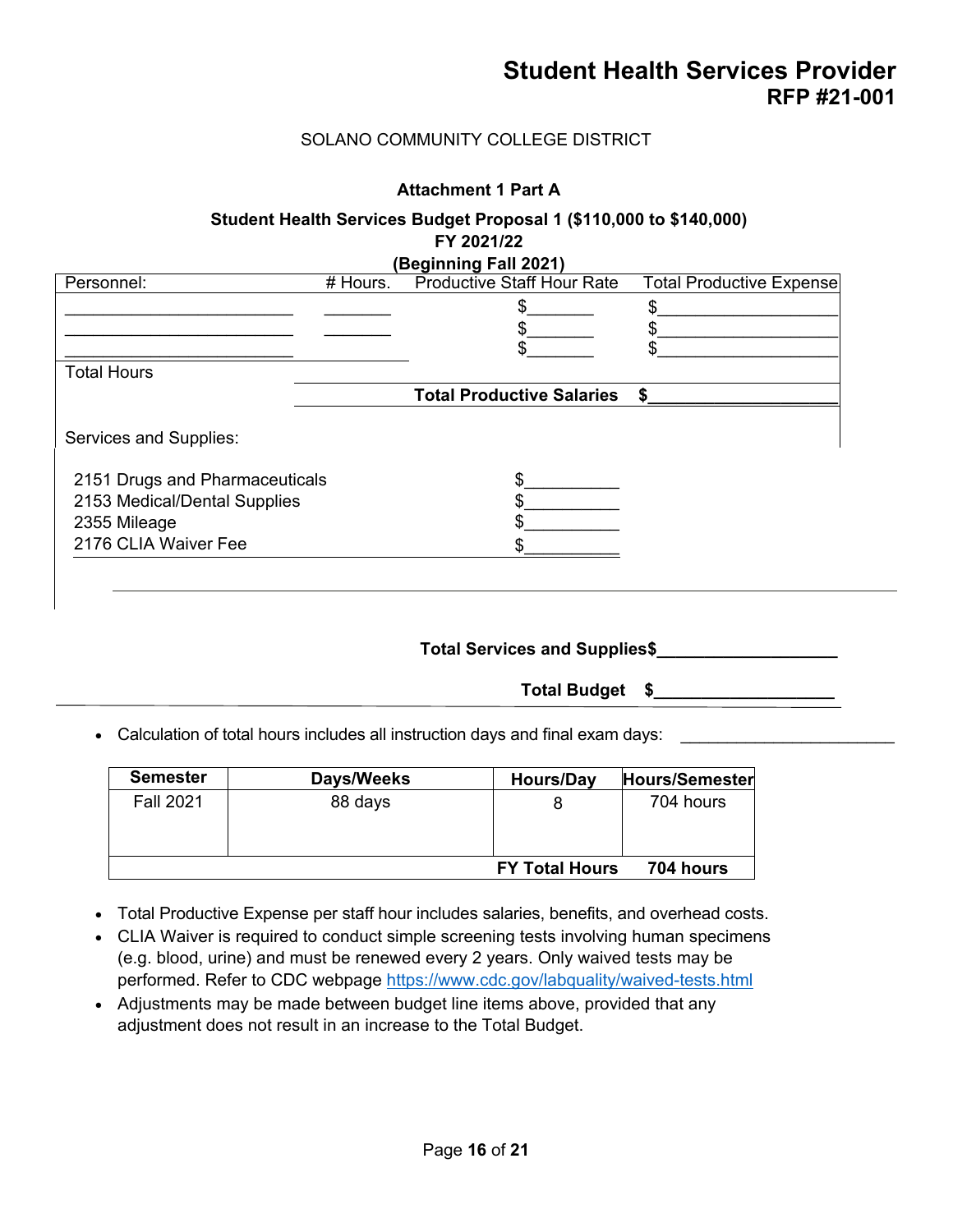#### SOLANO COMMUNITY COLLEGE DISTRICT

#### **Attachment 1 Part B**

#### **Student Health Services Budget Proposal 2 (\$210,000 to \$240,000)**

#### **FY 2021/22**

#### **(Beginning Fall 2021)**

| Personnel:                     | # Hours. | Productive Staff Hour Rate       | <b>Total Productive Expense</b> |
|--------------------------------|----------|----------------------------------|---------------------------------|
|                                |          |                                  |                                 |
|                                |          |                                  |                                 |
|                                |          |                                  |                                 |
| <b>Total Hours</b>             |          |                                  |                                 |
|                                |          | <b>Total Productive Salaries</b> | ፍ                               |
|                                |          |                                  |                                 |
| Services and Supplies:         |          |                                  |                                 |
| 2151 Drugs and Pharmaceuticals |          |                                  |                                 |
| 2153 Medical/Dental Supplies   |          |                                  |                                 |
| 2355 Mileage                   |          |                                  |                                 |
| 2176 CLIA Waiver Fee           |          |                                  |                                 |
|                                |          |                                  |                                 |

#### **Total Services and Supplies \$\_\_\_\_\_\_\_\_\_\_\_\_\_\_\_\_\_\_\_**

**Total Budget \$\_\_\_\_\_\_\_\_\_\_\_\_\_\_\_\_\_\_\_**

• Calculation of total hours includes all instruction days and final exam days:

| <b>Semester</b>  | Days/Weeks | Hours/Day             | Hours/Semester |
|------------------|------------|-----------------------|----------------|
| <b>Fall 2021</b> | 88 days    | 8                     | 704 hours      |
|                  |            | <b>FY Total Hours</b> | 704 hours      |

- Total Productive Expense per staff hour includes salaries, benefits, and overhead costs.
- CLIA Waiver is required to conduct simple screening tests involving human specimens (e.g. blood, urine) and must be renewed every 2 years. Only waived tests may be performed. Refer to CDC webpage <https://www.cdc.gov/labquality/waived-tests.html>
- Adjustments may be made between budget line items above, provided that any adjustment does not result in an increase to the Total Budget.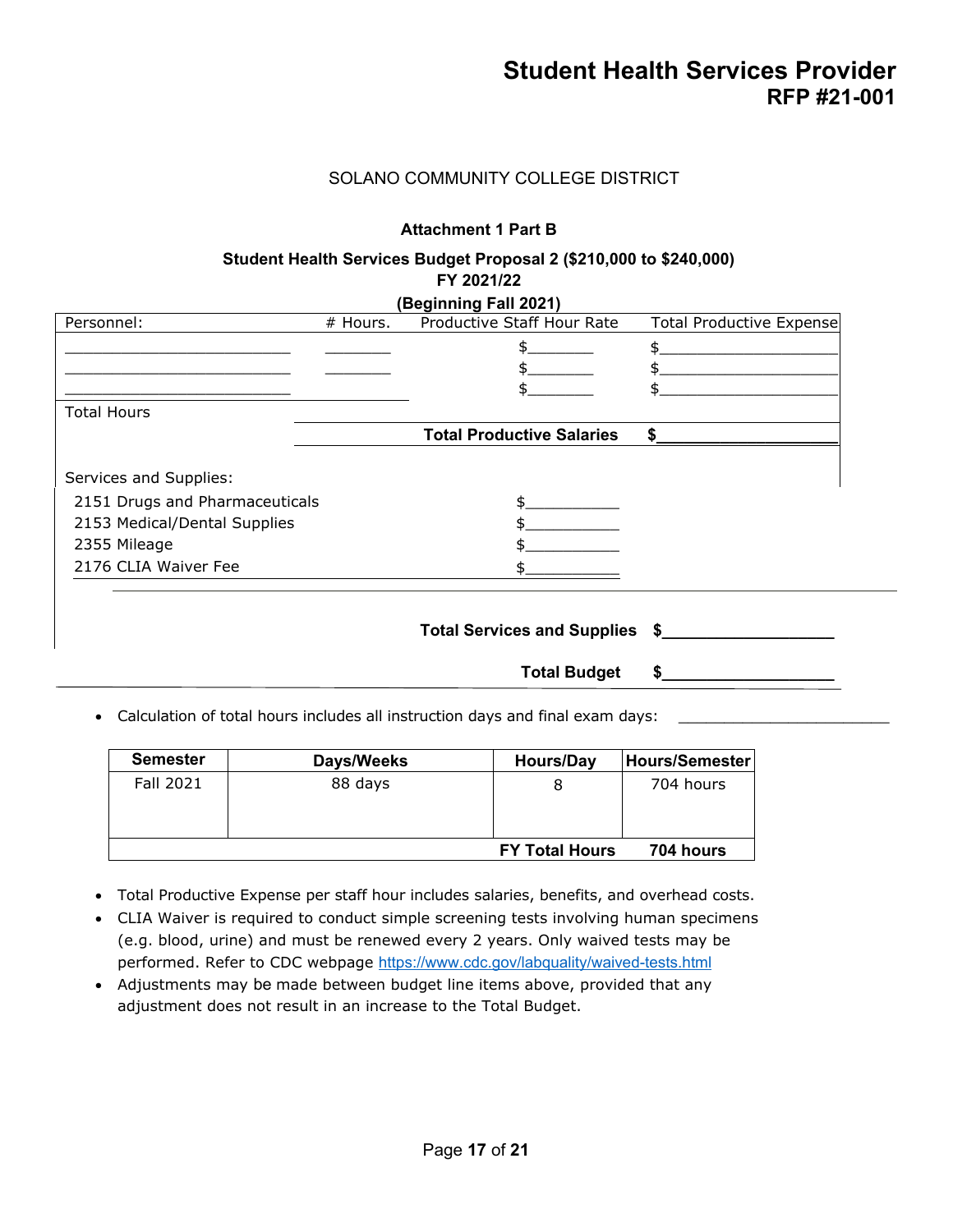### SOLANO COMMUNITY COLLEGE DISTRICT

#### **Attachment 2 Floor Plan of The Health Center**

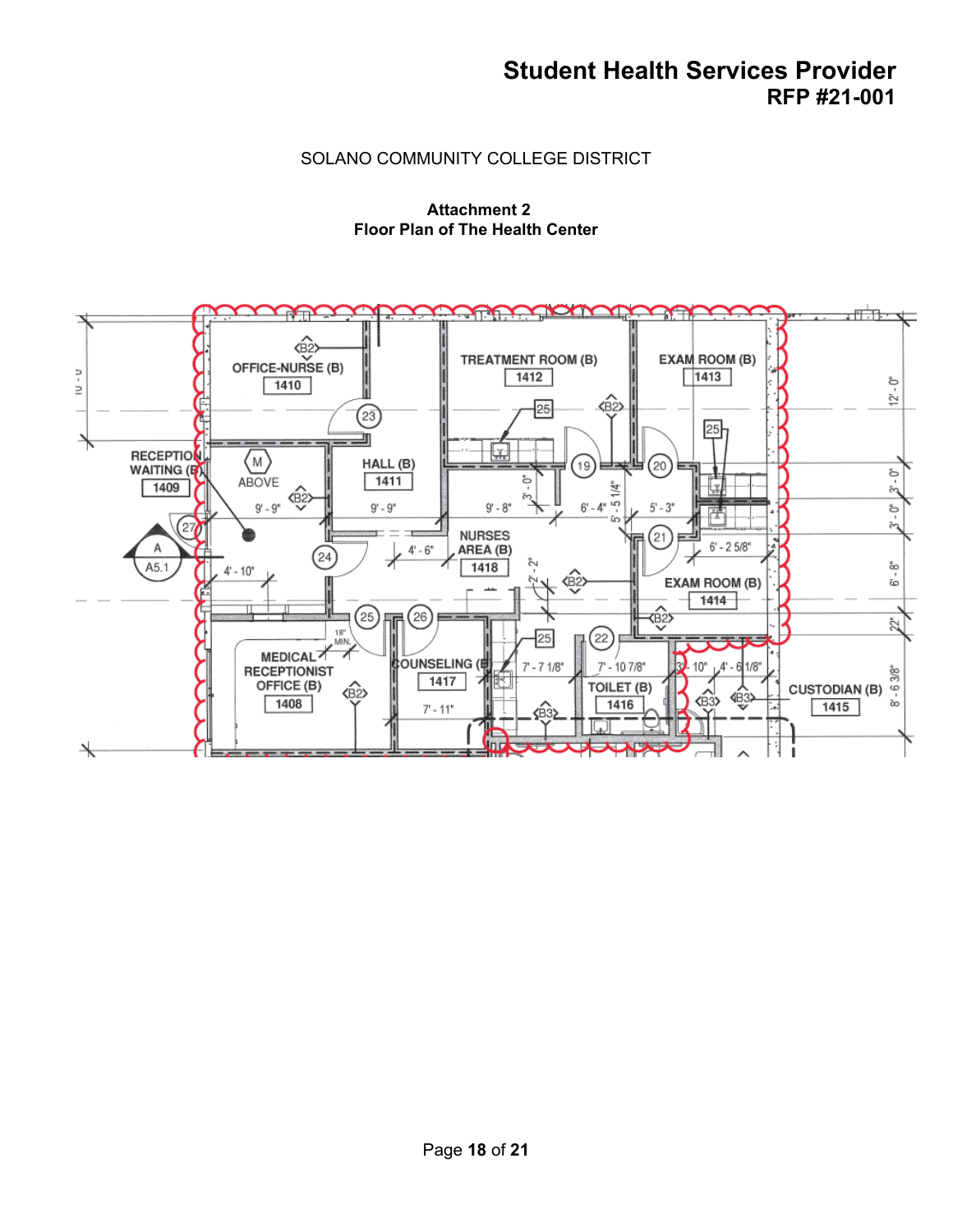## **EXHIBIT A- CERTIFICATION OF NON-DISCRIMINATION**

**TO BE EXECUTED BY FIRM AND SUBMITTED WITH PROPOSAL**

Proposer hereby certifies in performing work or providing services for the District, there shall be no discrimination in its hiring or employment practices because of age, sex, race, color, ancestry, national origin, religious creed, physical or mental disability, medical condition, marital status, or sexual orientation, except as provided for in Section 12940 of the California Government Code. Proposer shall comply with applicable Federal and California anti-discrimination laws, including but not limited to the California Fair Employment and Housing Act, beginning with Section 12900 of the California Government Code.

IN WITNESS WHEREOF, the undersigned has executed this Certificate of Non-Discrimination this \_\_\_\_\_\_\_\_\_\_\_\_\_\_\_\_ day of \_\_\_\_\_\_\_\_\_\_\_\_\_\_\_\_\_\_\_\_\_, \_\_\_\_.

### **FIRM**\_\_\_\_\_\_\_\_\_\_\_\_\_\_\_\_\_\_\_\_\_\_\_\_\_\_\_\_\_\_\_\_\_\_\_\_\_\_\_\_\_\_\_\_\_\_\_\_\_\_\_\_\_\_\_\_\_\_\_\_\_\_\_\_\_\_\_\_\_\_\_\_\_\_

(Type or print complete legal name of Bidder)

#### **BY**\_\_\_\_\_\_\_\_\_\_\_\_\_\_\_\_\_\_\_\_\_\_\_\_\_\_\_\_\_\_\_\_\_\_\_\_\_\_\_\_\_\_\_\_\_\_\_\_\_\_\_\_\_\_\_\_\_\_\_\_\_\_\_\_\_\_\_\_\_\_\_\_\_\_\_\_\_\_

(Signature)

### **Name**\_\_\_\_\_\_\_\_\_\_\_\_\_\_\_\_\_\_\_\_\_\_\_\_\_\_\_\_\_\_\_\_\_\_\_\_\_\_\_\_\_\_\_\_\_\_\_\_\_\_\_\_\_\_\_\_\_\_\_\_\_\_\_\_\_\_\_\_\_\_\_\_\_\_\_\_

(Type or print)

**Title** \_\_\_\_\_\_\_\_\_\_\_\_\_\_\_\_\_\_\_\_\_\_\_\_\_\_\_\_\_\_\_\_\_\_\_\_\_\_\_\_\_\_\_\_\_\_\_\_\_\_\_\_\_\_\_\_\_\_\_\_\_\_\_\_\_\_\_\_\_\_\_\_\_\_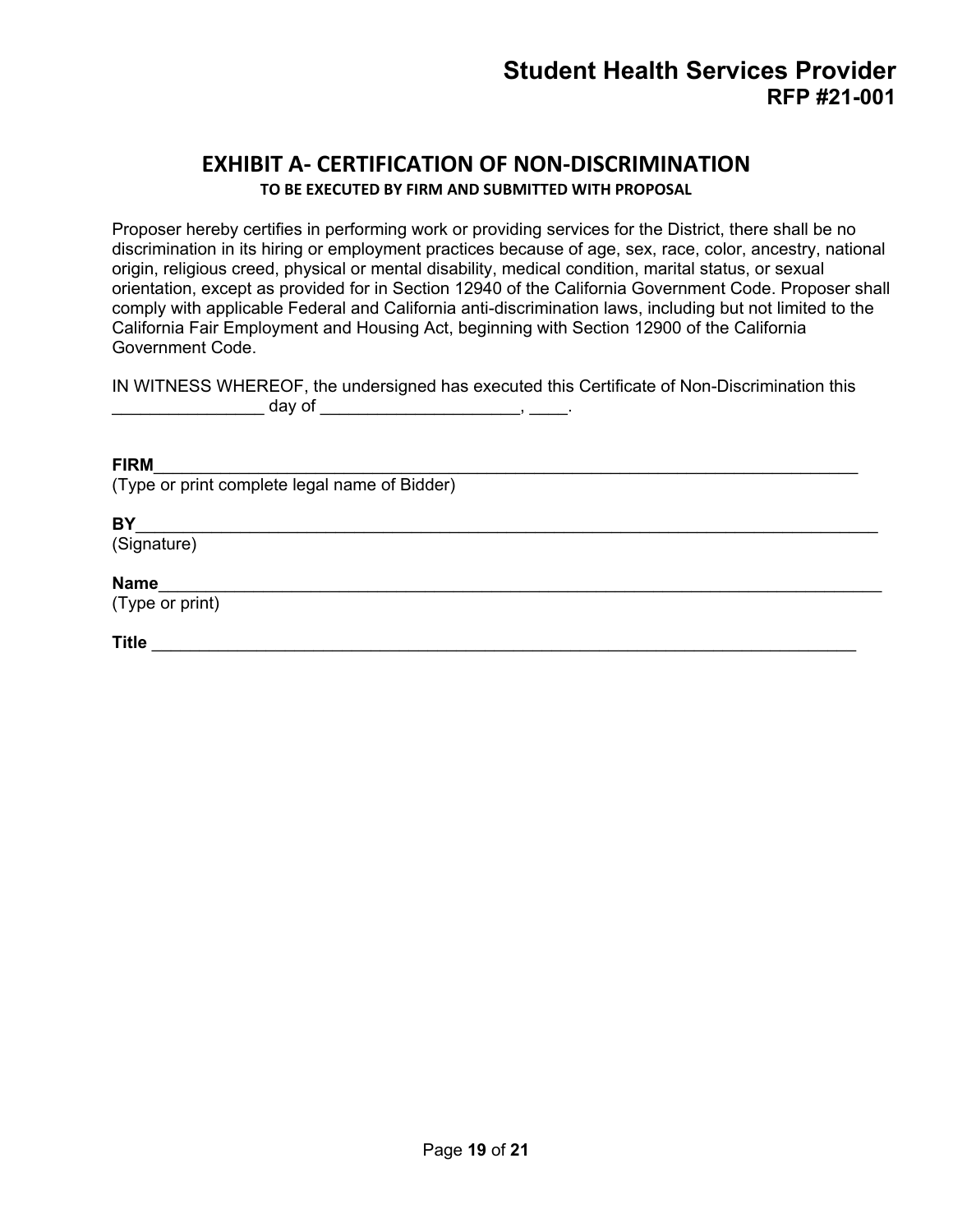# **EXHIBIT B - NON-COLLUSION AFFIDAVIT**

#### **TO BE EXECUTED BY FIRM AND SUBMITTED WITH PROPOSAL**

, being first duly sworn, deposes and says that he or she is

of the party making the foregoing proposal that the proposal is not made in the interest of, or on behalf of, any undisclosed person, partnership, company, association, organization, or corporation; that the proposal is genuine and not collusive or sham; that the Proposer has not directly or indirectly induced or solicited any other Proposer to put in a false or sham bid, and has not directly or indirectly colluded, conspired, connived, or agreed with any Proposer or anyone else to put in a sham proposal, or that anyone shall refrain from proposing; that the Proposer has not in any manner, directly or indirectly, sought by agreement, communication, or conference with anyone to fix the proposed price of the Proposer or any other Proposer, or to fix any overhead, profit, or cost element of the proposal price, or of that of any other Proposer, or to secure any advantage against the public body awarding the contract of anyone interested in the proposed contract; that all statements contained in the proposal are true; and, further, that the Proposer has not, directly or indirectly, submitted his or her proposed price or any breakdown thereof, or the contents thereof, or divulged information or data relative thereto, or paid, and will not pay, any fee to any corporation, partnership, company association, organization, bid depository, or to any member or agent thereof to effectuate a collusive or sham proposal.

I certify (or declare) under penalty of perjury under the laws of the State of California that the foregoing is true and correct.

#### **FIRM**\_\_\_\_\_\_\_\_\_\_\_\_\_\_\_\_\_\_\_\_\_\_\_\_\_\_\_\_\_\_\_\_\_\_\_\_\_\_\_\_\_\_\_\_\_\_\_\_\_\_\_\_\_\_\_\_\_\_\_\_\_\_\_\_\_\_\_\_\_\_\_\_\_\_

(Type or print complete legal name of Firm)

**BY** 

(Signature)

#### **Name**\_\_\_\_\_\_\_\_\_\_\_\_\_\_\_\_\_\_\_\_\_\_\_\_\_\_\_\_\_\_\_\_\_\_\_\_\_\_\_\_\_\_\_\_\_\_\_\_\_\_\_\_\_\_\_\_\_\_\_\_\_\_\_\_\_\_\_\_\_\_\_\_\_\_\_\_

(Type or print)

**Title** \_\_\_\_\_\_\_\_\_\_\_\_\_\_\_\_\_\_\_\_\_\_\_\_\_\_\_\_\_\_\_\_\_\_\_\_\_\_\_\_\_\_\_\_\_\_\_\_\_\_\_\_\_\_\_\_\_\_\_\_\_\_\_\_\_\_\_\_\_